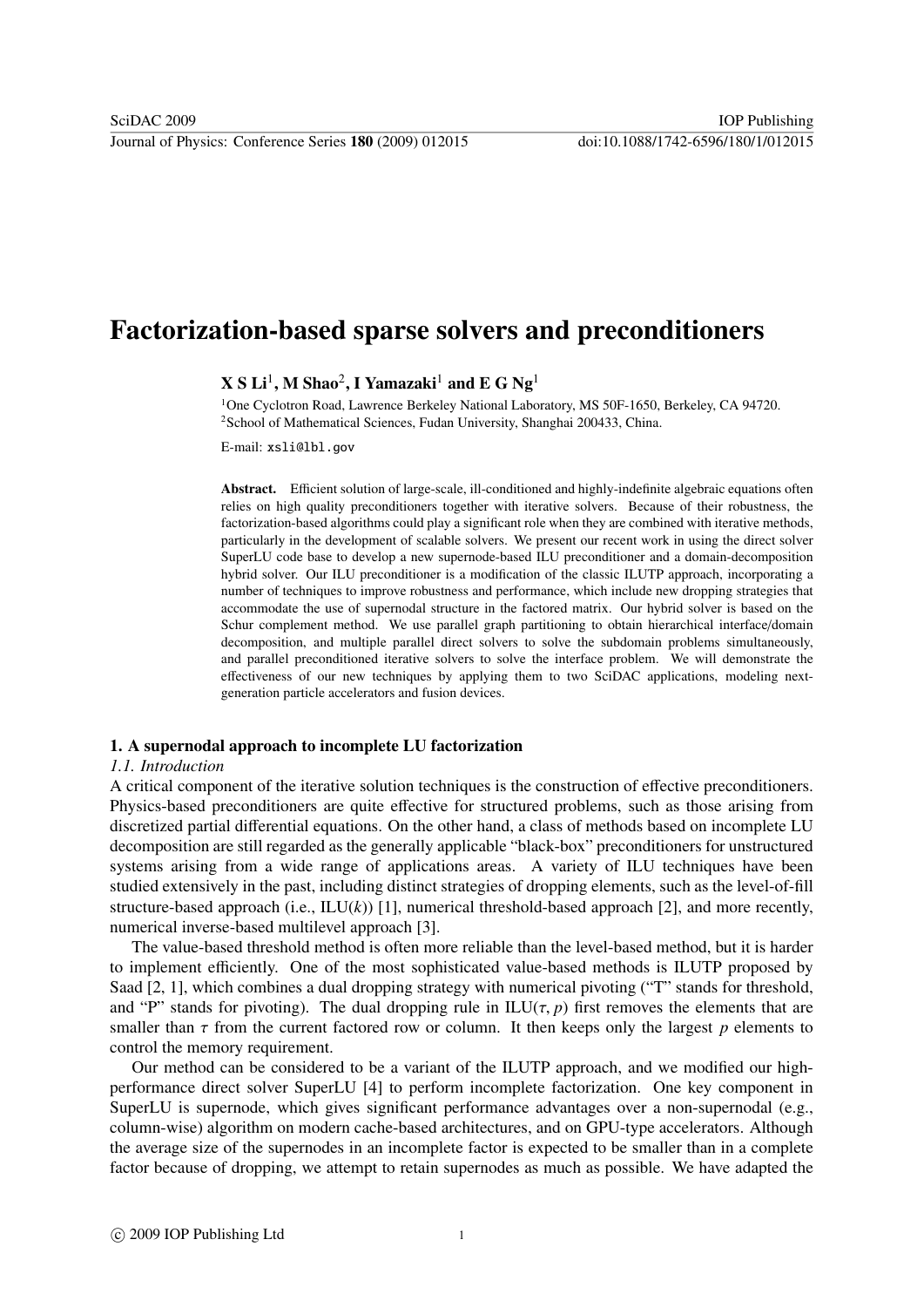| SciDAC 2009                                             | <b>IOP</b> Publishing              |
|---------------------------------------------------------|------------------------------------|
| Journal of Physics: Conference Series 180 (2009) 012015 | doi:10.1088/1742-6596/180/1/012015 |

dropping rules to incorporate the supernodal structures as they emerge during factorization. Therefore, our new algorithm has the combined benefits of retaining numerical robustness of ILUTP as well as achieving fast construction and application of the ILU preconditioner.

Our main contributions can be summarized as follows. We adapted the classic dropping strategies of ILUTP in order to incorporate supernode structures and to accommodate dynamic supernodes due to partial pivoting. For the secondary dropping strategy, we proposed an area-based fill control method, which is more flexible and numerically robust than the traditional column-based scheme. Furthermore, we incorporated several heuristics for adaptively modifying various threshold parameters as the factorization proceeds, which improves the robustness of the algorithm.

## *1.2. Sketch of the supernodal ILU algorithm*

Our base algorithm framework is the left-looking, partial pivoting, supernodal sparse LU factorization algorithm implemented in SuperLU [4]. A key concept in SuperLU is to exploit dense blocks appearing in the *L* and *U* factors. In particular, we define a supernode in *L* to be a range  $(r : t)$  of columns with the triangular block on the diagonal being full, and the identical nonzero structure elsewhere among the columns. Using the same supernode partition to the rows of *U*, the nonzero structure of each column in *U* consists of a number of dense segments. Thus, the compressed data structure for *L* consists of a collection of supernodes as dense submatrices, and that for *U* consists of a collection of dense subvectors.

The factorization algorithm is left-looking, with a supernode-panel update kernel. A panel is a set of consecutive columns, and the size of panel is an algorithmic blocking parameter used to enhance data reuse in the memory hierarchy; it enables use of Level 3 BLAS. At each step of panel factorization, we obtain a panel in the *U* factor and a panel in the *L* factor.

Our incomplete factorization algorithm retains most of the algorithmic ingredients from SuperLU, with added dropping rules that are applied to the *L* and *U* factors on-the-fly. The description of the high level algorithm is given in Algorithm 1. The steps marked as bold correspond to the new steps introduced to perform ILU. Since partial pivoting with row interchange is used, the resulting factorization is performed on the matrix  $P_rP_0D_rAD_cP_c^T$ , where  $D_r$  and  $D_c$  are diagonal scaling matrices,  $P_0$  is the row permutation matrix returned from MC64 [5] that is meant to permute large magnitude entries on the main diagonal (this step is optional), *P<sup>c</sup>* is the column permutation matrix for sparsity preservation, and  $P_r$  is the row permutation matrix from partial pivoting. The matrices  $D_r$ ,  $D_c$ ,  $P_0$  and  $P_c$  are obtained before factorization, and *P<sup>r</sup>* is obtained during factorization. In the following sections, we describe our adaptation of the dropping rules to the situation when supernodes are present.

## *1.3. Value-based dropping criteria*

Our primary dropping criteria are threshold-based and akin to the ILUTP variants [2, 6]. That is, while performing Gaussian elimination with partial pivoting, we set to zero the entries in *L* and *U* with modulus smaller than a prescribed threshold  $\tau$ , where  $\tau \in [0, 1]$ .

Since our compressed storage is column oriented for both *L* and *U*, the dropping rule is also column oriented. The upper triangular matrix *U* is stored in a normal compressed column format, we can easily remove the small elements while storing the newly computed column into the compressed storage, using the first criterion given in Figure 1.

The lower triangular matrix *L* is stored as a collection of supernodes. Our goal is to retain the supernodal structure to the largest extent as in the complete factorization. In a naive implementation of ILU, we may apply the traditional dropping to each individual column. But after dropping, the nonzero structures among the columns in the original supernode will be different, then we will need to regroup the columns into smaller supernodes, resulting in a performance penalty. Instead, we adopt an alternative approach that retains the original supernode partition as much as possible. That is, we either keep or drop an entire row in a supernode when it is formed at the current step. This is similar to what was proposed by Gupta and George in the context of incomplete Cholesky factorization [7]. Our dropping criterion is the second rule shown in Figure 1. Since we use partial pivoting, the magnitude of the elements in *L* is bounded above by one, and so the absolute quantity is the same as the relative quantity. The use of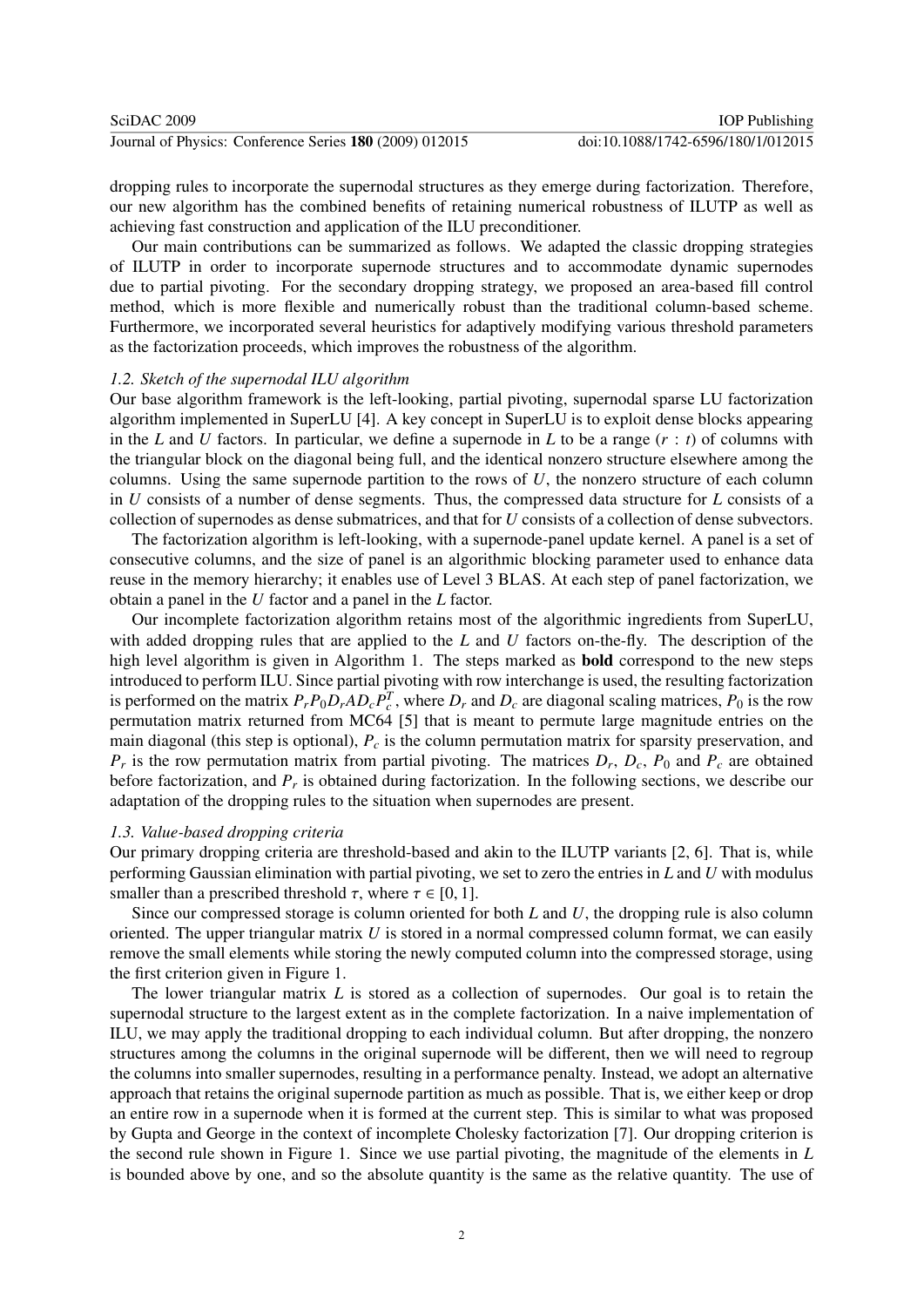∞-norm for row *i* of a supernode implies that when row *i* is dropped, the magnitude of every element in this row is smaller than  $\tau$ . Therefore, in a traditional column-wise algorithm, these elements should be dropped as well. We did an experiment to compare the supernodal ILU and the column-wise ILU (setting maximum supernode size to be one). For 54 matrices, GMRES with supernodal ILU converged for 47 cases, and the column-wise ILU succeeded with only 42 matrices. This shows that our supernodal version is numerically superior.

| Algorithm 1. Left-looking, supernode-panel ILU algorithm                                                                                                                                                                                                                                                                                                                                                                                                                                                                                                                                                                                                                                                                                                                                                                                               |
|--------------------------------------------------------------------------------------------------------------------------------------------------------------------------------------------------------------------------------------------------------------------------------------------------------------------------------------------------------------------------------------------------------------------------------------------------------------------------------------------------------------------------------------------------------------------------------------------------------------------------------------------------------------------------------------------------------------------------------------------------------------------------------------------------------------------------------------------------------|
| (i) Preprocessing                                                                                                                                                                                                                                                                                                                                                                                                                                                                                                                                                                                                                                                                                                                                                                                                                                      |
| 1.1) (optional) Use MC64 to find a row permutation $P_0$ and row and column scaling factors $D_r$ and $D_c$<br>such that $P_0D_rAD_c$ is an I-matrix;<br>1.2) If step 1.1) is not performed, do a simple LAPACK-style row/column equilibration to obtain<br>$D_rAD_c;$<br>1.3) Compute a column permutation $P_c$ to preserve sparsity of the LU factorization of $P_0D_rAD_cP_c^T$ ;                                                                                                                                                                                                                                                                                                                                                                                                                                                                  |
| (ii) Factorization of $P_0D_rAD_cP_c^T$                                                                                                                                                                                                                                                                                                                                                                                                                                                                                                                                                                                                                                                                                                                                                                                                                |
| FOR each panel of columns DO<br>2.1) Symbolic factorization: determine which supernodes to the left will update the current panel and<br>a topological order of updates;<br>2.2) Panel factorization:<br>FOR each updating supernode DO<br>Apply triangular solve to obtain the $U$ part;<br>Apply matrix-matrix multiplication to obtain the $L$ part;<br><b>END FOR</b><br>2.3) Inner factorization:<br>FOR each column $j$ in the panel $\underline{DO}$<br>Update the current column $j$ ;<br>Apply the dropping rule to the $U$ part;<br>Find pivot in this column;<br>(optional) Modify the diagonal entry to handle zero-pivot breakdown;<br>Determine supernode boundary;<br>IF column $j$ starts a new supernode THEN<br>Apply the dropping rule to the newly formed supernode $L(:, r : j-1);$<br>END IF<br><b>END FOR</b><br><b>END FOR</b> |
|                                                                                                                                                                                                                                                                                                                                                                                                                                                                                                                                                                                                                                                                                                                                                                                                                                                        |

# Value-based dropping criteria for  $ILU(\tau)$

1) Dropping elements in *U*: If  $|u_{ij}| < \tau ||A(:, j)||_{\infty}$ , we set  $u_{ij}$  to zero.

2) Dropping elements in *L*: In a supernode  $L(:,r:t)$ , if  $||L(i, r:t)||_{\infty} < \tau$ , we set the entire *i*-th row to zero.

Figure 1. The value-based dropping criteria.

## *1.4. Secondary dropping to control fill-in adaptively*

ILU( $\tau$ ) works well if there is sufficient memory, but it may still have too much fill. A secondary dropping can be used to alleviate the problem. In Saad's  $ILU(\tau,p)$  approach [2], *p* is the largest number of nonzeros (not the level-of-fill) allowed in each row of *F* (in a row-wise algorithm). Gupta and George suggested using  $p(j) = \gamma \cdot \text{nnz}(A(:, j))$  for the *j*-th column instead of a constant, where  $\gamma$  is an upper bound of the fill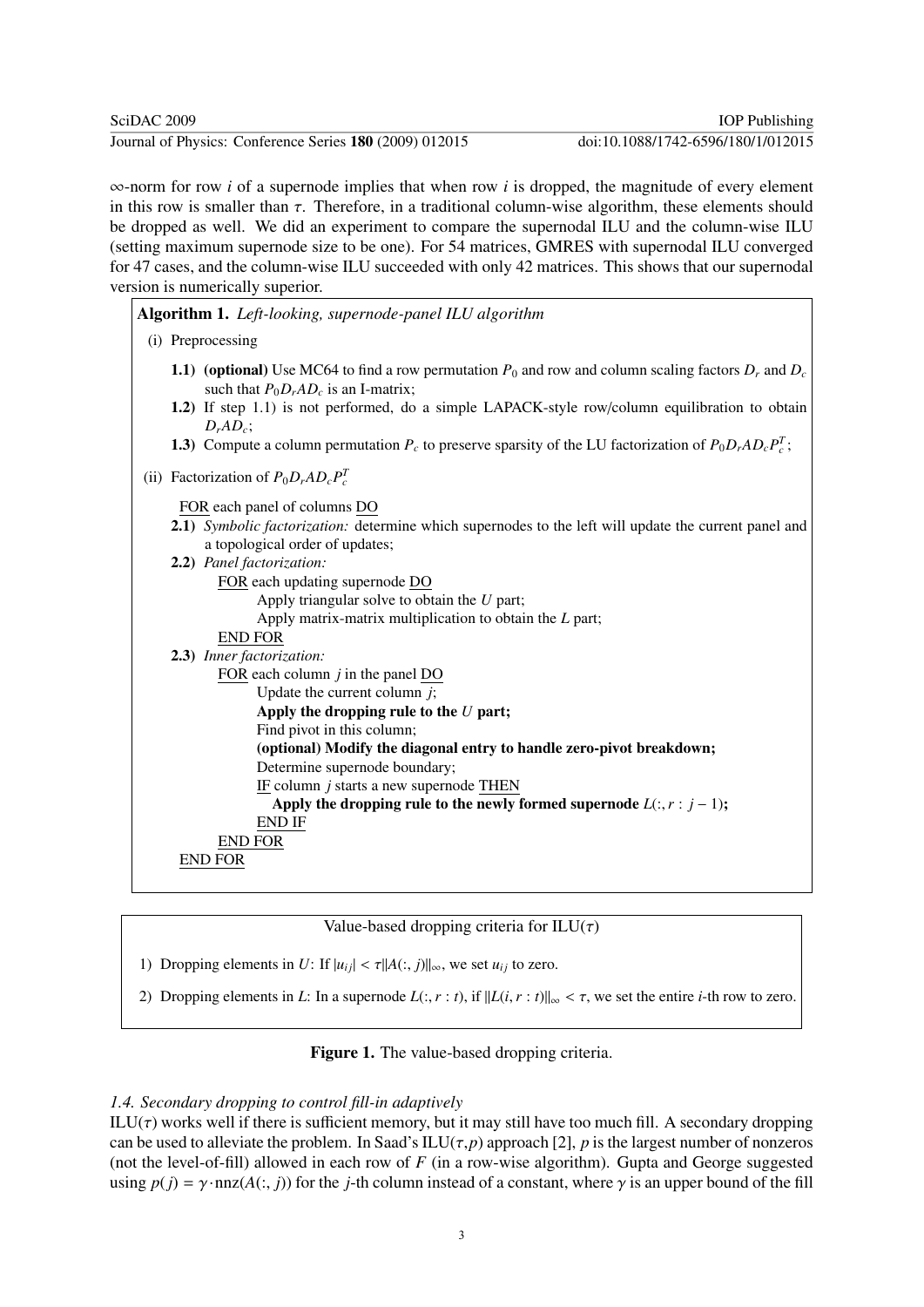ratio defined by a user [7]. They also proposed a method of computing a secondary dropping tolerance by

an interpolation formula rather than sorting the largest *p* entries. But Gupta's heuristic depends largely on the distribution of the nonzero modulos in *F*.

We now present a new strategy for choosing *p*. Given a user-desired upper bound of the overall fill ratio  $\gamma$ , we define an upper bound function  $f(j)$  for each column *j*,  $f : [1, n] \rightarrow [1, \gamma]$ , which satisfies  $f(n) \leq \gamma$ . Then at the *j*-th column, if the current fill ratio

$$
\frac{\operatorname{nnz}(F(:,1:j))}{\operatorname{nnz}(A(:,1:j))}
$$
 (1)

exceeds  $f(j)$ , we choose a maximum possible value  $p$  such that when we keep the largest  $p$  elements, the current fill ratio is bounded by  $f(j)$ . This criterion can be adapted to our supernodal algorithm as follows. For a supernode with *k* columns, *p* may be computed as

$$
p = \max\left\{\frac{f(j) \cdot \max(A(:, 1:j)) - \max(F(:, 1:j - k))}{k}, k\right\}.
$$
 (2)

In other words, if we keep the largest *p* rows of this supernode, the current fill ratio is guaranteed not to exceed  $f(j)$ . The second *k* term in max{ $\ldots$ } is to ensure that we do not drop any row in the diagonal block of the supernode.

This is also an ILU( $\tau$ , *p*) approach with adaptive *p*, similar to Gupta's scheme. However, our fill ratio definition (1) is *area-based* instead of column-based, because we count all the fill-ins from column 1 to column *j*. That is, we only monitor the overall memory growth instead of that of each individual column. This is more flexible than the column-based method in that it allows larger amount of fill for certain columns so long as the cumulative fill ratio in the previous columns is small. At the end of factorization, the total fill ratio is still bounded by  $\gamma$  because of the condition  $f(n) \leq \gamma$ .

Since *L* and *U* are stored in different data structures, we may choose two functions, *fL*(*j*) for *L* and *f*<sub>U</sub>(*j*) for *U*, so long as  $f_L(n) + f_U(n) \leq \gamma$ . A simple way is to assign  $f_L(n)$  and  $f_U(n)$  to be the areas of  $L(:, j)$  and  $U(:, j)$  relative to  $F(:, 1:j)$ , as follows:

$$
f_U(j) = \frac{j}{2n}\gamma, \quad f_L(j) = \left(1 - \frac{j}{2n}\right)\gamma.
$$
 (3)

Then we split the fill quota proportionally with  $f_U(j)$ :  $f_L(j)$  ratio.

In conjunction with the dynamic, area-based strategy for choosing *p*, we devised an adaptive scheme for choosing  $\tau$  as well. Specifically, let  $\tau(1) = \tau_0$  be the user-input threshold, at column *j*, if the fill ratio given by Equation (1) is larger than  $f(j)$ , we set  $\tau(j + 1) = \min\{1, 2 \tau(j)\}\)$ , otherwise, we set  $\tau(j + 1) = \max{\tau_0, \tau(j)/2}$ . That is, we maintain  $\tau(j) \in [\tau_0, 1]$ .

## *1.5. Numerical experiments*

We tested our algorithms on an Opteron cluster running a Linux operating system at NERSC.<sup>5</sup> Each node contains dual Opteron 2.2 GHz processors, with 5 GBytes usable memory. We use only one processor of a node. The processor's theoretical peak floating-point performance is 4.4 Gflops/sec. We use PathScale cc compiler with the following optimization flags: -03 -0PT:IEEE\_arithmetic=1 -OPT:IEEE NaN inf=ON, which conforms to the IEEE-754 standard. We have chosen 54 test matrices: 5 are from the M3D-*C* 1 code for extended MHD modeling in fusion energy study [8], which is being developed in the CEMM SciDAC project; 49 are from Matrix Market [9] and the University of Florida Sparse Matrix collection [10]. These are all unsymmetric matrices of medium to large size. The iterative solver is restarted GMRES with our ILU as a right preconditioner (i.e. solving *PAM*−<sup>1</sup> *y* = *Pb*). The stopping criterion is  $||r_k = b - Ax_k||_2 \le \delta ||b||_2$ , here we use  $\delta = 10^{-8}$  which is in the order of the square

<sup>5</sup> http://www.nersc.gov/nusers/systems/jacquard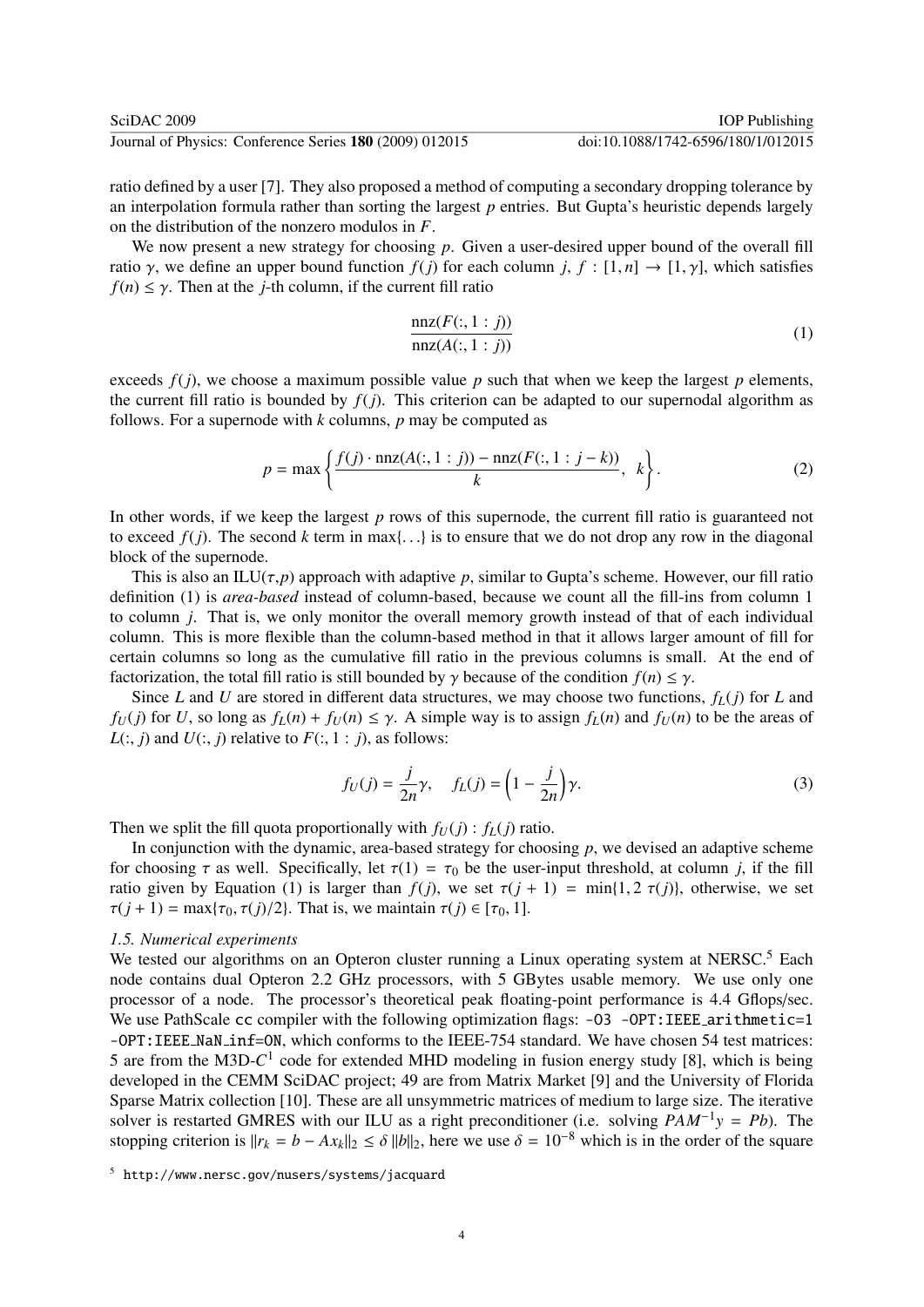root of IEEE double precision machine epsilon. We set the dimension of the Krylov subspace to be 50 and maximum iteration count to be 1000.

We now present the results of the tests comparing various parameter settings. The ILU configurations include:

- ILU(τ),  $\tau = 10^{-4}$ ;
- ILU( $\tau$ ,  $p$ ),  $\tau = 10^{-4}$  or  $10^{-8}$ ,  $p = \gamma \cdot \text{nnz}(A)/n$ ;
- column-based adaptive  $p, \tau = 10^{-4}$  or  $10^{-8}$ ;<br>g agree heart adaptive  $p, \tau = 10^{-4}$  or  $10^{-8}$ .
- area-based adaptive  $p, \tau = 10^{-4}$  or  $10^{-8}$ ;<br>i.e. area has adaptive  $p(x) = 10^{-4}$  and  $p(x)$
- area-based adaptive  $\tau(j)$ ,  $\tau_0 = 10^{-4}$ , no secondary dropping

Figure 2 shows the performance profiles of the fill ratio and the time ratio for the 54 test matrices. The former shows the fraction of the problems that a solver could solve within the fill ratio *x*, and the latter shows the fraction of the problems that a solver could solve within a multiple of *x* of the best time among all the solvers. We can see that a small  $\tau$  such as  $10^{-8}$  is generally not good, that is, it is not efficient to use the secondary dropping rule only. The value-based dropping criterion in Figure 1 should efficient to use the secondary dropping rule only. The value-based dropping criterion in Figure 1 should play a significant role.

A key conclusion is that our new area-based scheme is much more robust than the column-based scheme; it is also better than ILU( $\tau$ ) when the fill ratio does not exceed the user-desired  $\gamma$ . ILU( $\tau$ ) becomes better only when the fill ratio is unbounded (i.e., allow it to exceed  $\gamma$ ). This is consistent with the intuition that an ILU preconditioner tends to be more robust with more fill-ins.



**Figure 2.** Performance profiles after incorporating the secondary dropping rules;  $\gamma = 10$ .

Figure 2(b) shows the runtime comparison of the solvers. In this plot, the matrices with fill ratio larger than 10 are considered as failure. Thus, the comparison is made under the same memory constraint, and none of the solvers are allowed to consume much more memory than the others. The top three solvers are much better than the others. Our area-based adaptive-*<sup>p</sup>* or adaptive-τ schemes have similar performance, with the adaptive-*p* scheme having a slight edge over the other one.

Taking into account both memory and time, we can see that the secondary dropping helps achieve a good trade-off, with controlled fill-in and the solver not being much slower. Either our "red" scheme or "blue" scheme can be used as a default setting in the code.

Table 1 compares the new ILU-preconditioned GMRES solver to SuperLU for a sequence of matrices from the fusion M3D-*C*<sup>1</sup> code. The ILU parameters are:  $\tau = 10^{-4}$ , and  $\gamma = 10$ . The advantage of GMRFS+II U over SuperI II is remarkable, both in time and in memory: SuperI II fails for the two larest GMRES+ILU over SuperLU is remarkable, both in time and in memory: SuperLU fails for the two larest problems; for matrix61, the largest that both solvers succeed, ILU only incurs one-tenth the amount of fill of SuperLU, and GMRES+ILU is about 10x faster than SuperLU. For all problems, GMRES can succeed with very low fill ratio in ILU—at or below 3.0.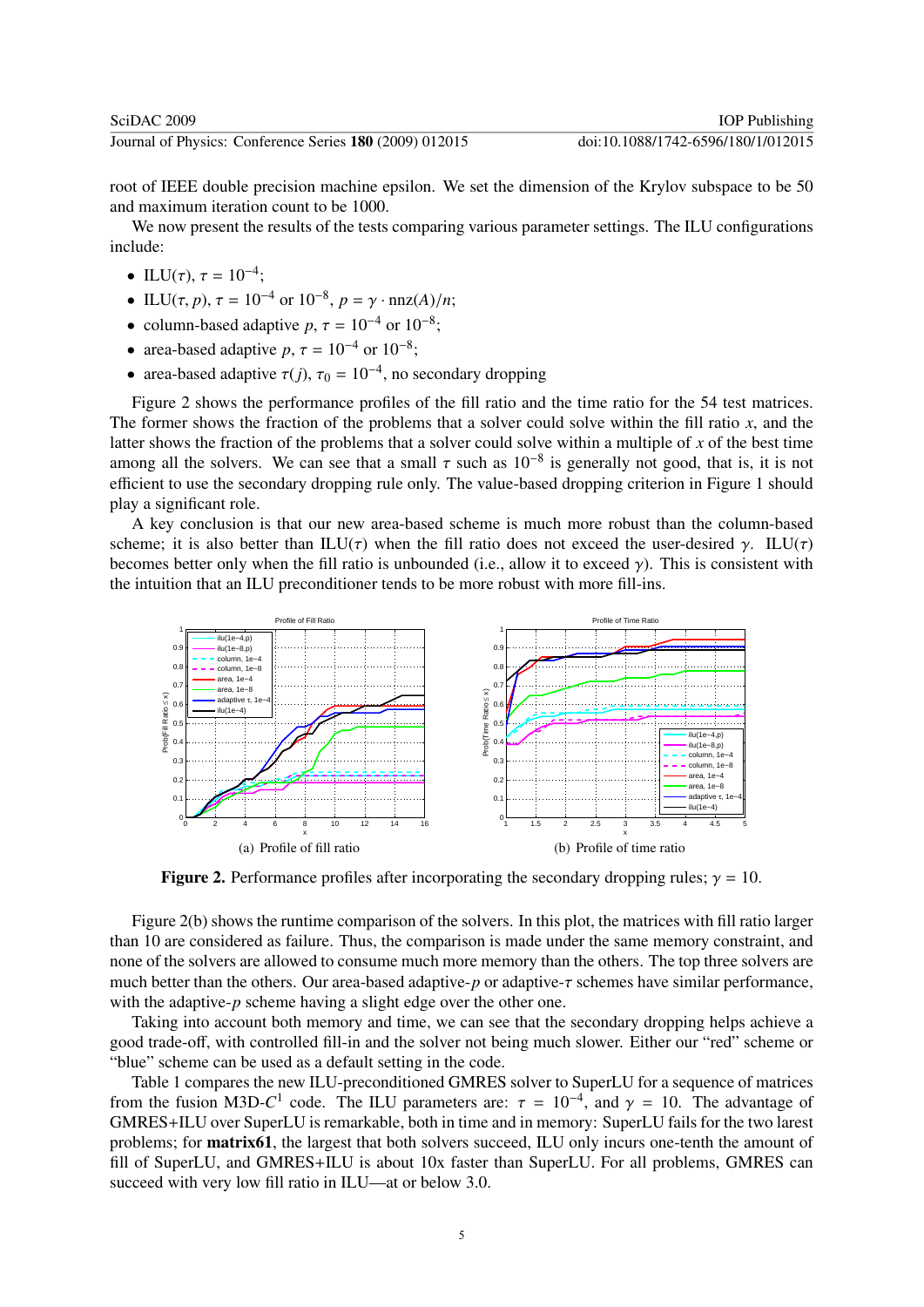| Problems             | Order   | Nonzeros          |       | ILU        | <b>GMRES</b> |       | SuperLU |            |
|----------------------|---------|-------------------|-------|------------|--------------|-------|---------|------------|
|                      |         | (millions)        | time  | fill ratio | time         | iters | time    | fill ratio |
| matrix31             | 17,298  | 2.7 <sub>m</sub>  | 8.2   | 2.7        | 0.6          | 9     | 33.3    | 13.1       |
| matrix41             | 30,258  | 4.7 <sub>m</sub>  | 18.6  | 2.9        | 1.4          | 11    | 11.1    | 17.5       |
| matrix <sub>61</sub> | 66,978  | 10.6 <sub>m</sub> | 54.3  | 3.0        | 7.3          | 20    | 612.5   | 26.3       |
| matrix 121           | 263,538 | $42.5 \text{ m}$  | 145.2 | 1.7        | 47.8         | 45    | fail    |            |
| matrix 181           | 589,698 | $95.2 \text{ m}$  | 415.0 |            | 716.0        | 289   | fail    |            |

Table 1. Results of the test matrices from the fusion simulation code M3D-*C* 1 .

# 2. Hybrid linear solver

## *2.1. Introduction*

Although significant progress has been made in the development of high performance direct solvers [11, 12, 13], the size of the systems that can be directly factored is limited due to the large memory requirement. Preconditioned iterative solvers [14, 1, 15] can reduce the memory requirement, but they often suffer from slow convergence due to the ill-conditioning and highly-indefinite nature of the systems. To address these challenges, a number of parallel hybrid solvers have been developed based on a domain decomposition idea called the Schur complement method [16, 17]. In this method, the unknowns in interior domains are first eliminated directly using techniques from the direct solvers, and the remaining Schur complement system is solved approximately using a preconditioned iterative solver. This method has the potential of balancing the robustness of the direct solver with the efficiency of the iterative solver since the unknowns in each interior domain can be eliminated efficiently, and in parallel, while the sparsity can be enforced for solving the Schur complement system, where most of fill occurs. Furthermore, for a symmetric positive definite system, it can be shown that the Schur complement has a smaller condition number than the original coefficient matrix [18]. Consequently, the preconditioned iterative solver often requires fewer iterations to solve the Schur complement system. Unfortunately, for a general linear system, this method can still suffer from slow convergence as the size of the Schur complement increases, especially with the existing parallel hybrid solvers which are designed primarily to achieve good scalability of time to compute the preconditioners.

To overcome these drawbacks, as part of our SciDAC project (TOPS) [19], we have been developing a new parallel implementation of the Schur complement method which provides the robustness and flexibility to solve large highly-indefinite linear systems on a large number of processors. In this section, we outline our implementation and present our preliminary results for solving linear systems of this type, which arise from two SciDAC applications: the next-generation particle accelerators modeling (ComPASS) [20] and the fusion devices simulation (CEMM) [21].

## *2.2. Schur complement method*

The Schur complement method is a non-overlapping domain decomposition method, which is also referred to as iterative substructuring. Specifically, the original linear system is first reordered into a  $2 \times 2$  block system of the following form,

$$
\begin{pmatrix} A_{11} & A_{12} \\ A_{21} & A_{22} \end{pmatrix} \begin{pmatrix} x_1 \\ x_2 \end{pmatrix} = \begin{pmatrix} b_1 \\ b_2 \end{pmatrix},
$$
 (4)

where *A*<sup>11</sup> is a block-diagonal matrix, each of whose diagonal blocks represents an *interior domain*, *A*<sup>22</sup> represents *separators*, and *A*<sup>12</sup> and *A*<sup>21</sup> are the *interfaces* between *A*<sup>11</sup> and *A*22. After one step of the block Gaussian elimination, the  $2 \times 2$  block system (4) becomes

$$
\begin{pmatrix} A_{11} & A_{12} \\ 0 & S \end{pmatrix} \begin{pmatrix} x_1 \\ x_2 \end{pmatrix} = \begin{pmatrix} b_1 \\ \widehat{b}_2 \end{pmatrix},
$$
 (5)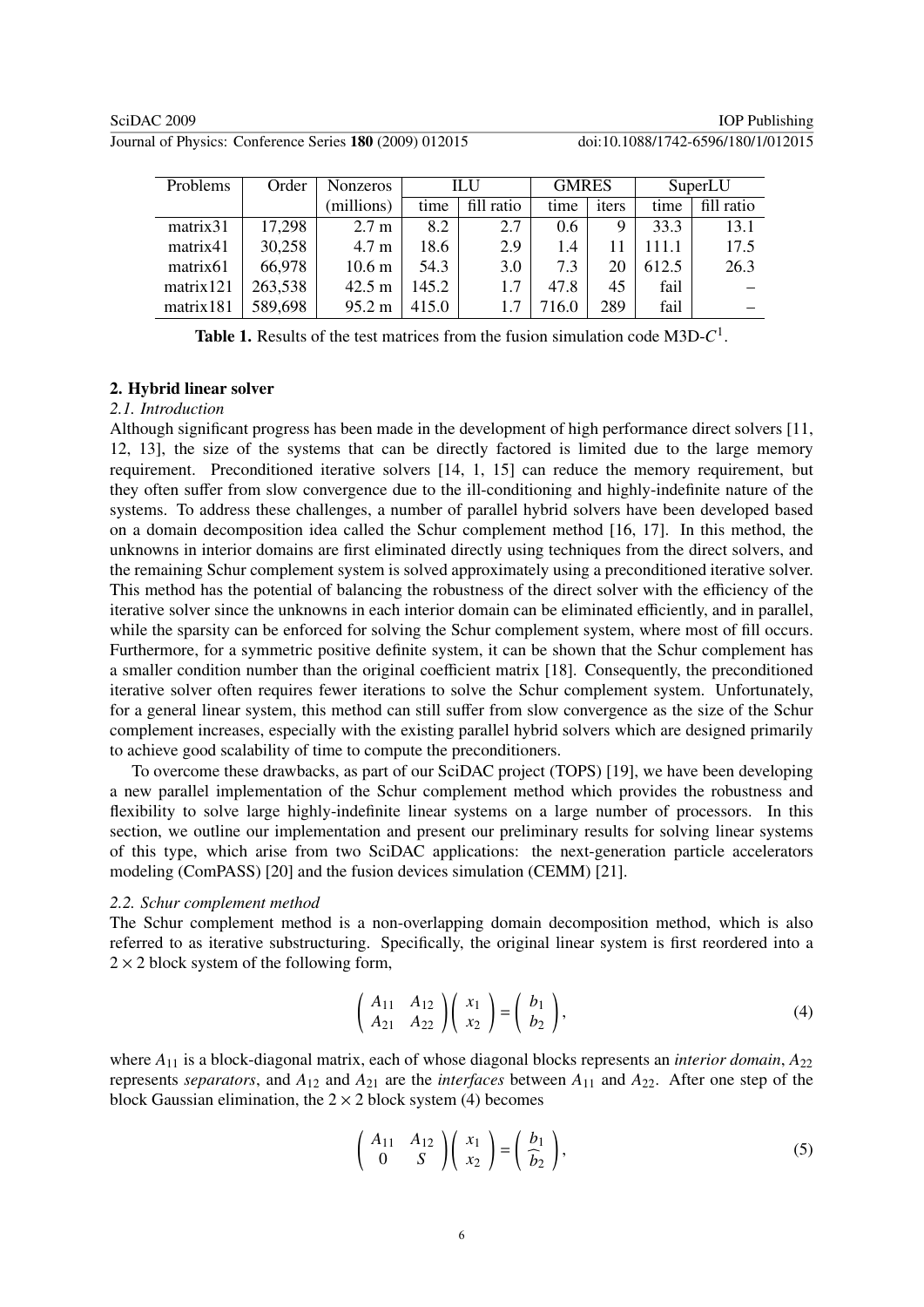where *S* is the Schur complement defined as

$$
S = A_{22} - A_{21}A_{11}^{-1}A_{12},
$$
\n(6)

and  $\hat{b}_2 = b_2 - A_{21}A_{11}^{-1}b_2$ . Hence, the solution of the linear system (4) can be computed by

(i) first solving the Schur complement system

$$
S x_2 = \widehat{b}_2, \tag{7}
$$

(ii) then solving the interior system

$$
A_{11}x_1 = b_1 - A_{12}x_2. \tag{8}
$$

Since most of the fill occurs in the Schur complement *S* , our hybrid solver follows the approach, in which the interior system is solved directly, while the Schur complement system is solved approximately.

#### *2.3. Parallel implementation*

Our high performance implementation takes full advantage of the state-of-the-art software. For example, we form the  $2 \times 2$  block system (4) based on the hierarchical interface decomposition (HID), which is constructed by Hybrid Iterative Parallel Solver (HIPS) [22]. We then invoke either a serial direct solver SuperLU [12] or parallel direct solver SuperLU DIST [13] to compute the LU factorization of each interior domain in parallel. To preserve sparsity of the LU factors, each interior domain is permuted with the nested dissection ordering obtained either by METIS [23] or by PT-SCOTCH [24], which is a serial or parallel algorithm, respectively. Next, the Schur complement system (7) is solved using a Krylov subspace method from PETSc [25] combined with an ILU preconditioner. Finally, the solution of the interior system (8) can be computed efficiently, and in parallel, since the LU factorizations of each interior domains have already been computed.

Since computing the preconditioner for solving the Schur complement system is often the computational and memory bottleneck, we give a brief description of how the preconditioner is computed. In our current implementation, the preconditioners are the exact LU factors of a sparsified Schur complement. Specifically, let us denote the  $\ell$ -th interior domain and the corresponding interfaces<br>by  $A_{11}^{(\ell)}$ ,  $A_{12}^{(\ell)}$ , and  $A_{21}^{(\ell)}$ , respectively, such that the coefficient matrix in the 2 × 2 block sy written as

$$
\left(\frac{A_{11}}{A_{21}}\middle|\frac{A_{12}}{A_{22}}\right) = \begin{pmatrix} A_{11}^{(1)} & & & A_{12}^{(1)} \\ & A_{11}^{(2)} & & & A_{12}^{(2)} \\ & & \ddots & & \vdots \\ & & & A_{11}^{(k)} & A_{12}^{(k)} \\ \hline A_{21}^{(1)} & A_{21}^{(2)} & \cdots & A_{21}^{(k)} & A_{22}^{(k)} \end{pmatrix}.
$$
\n(9)

If each interior domain  $A_{11}^{(\ell)}$  is factored by a single processor, then the  $\ell$ -th processor stores the nonzeros of  $A_{11}^{(\ell)}$  and  $A_{21}^{(\ell)}$  in a row-wise order, and the nonzeros of  $A_{12}^{(\ell)}$  in a column-wise or processors are used for each interior domain, then the rows of  $A_{11}^{(\ell)}$  and  $A_{12}^{(\ell)}$ , and the columns of  $A_{21}^{(\ell)}$  are evenly distributed among the processors. Furthermore, the rows of  $A_{22}$  are evenly distribut the processors that solve the Schur complement system (7). To simplify the discussion, we assume a single processor is used to factor each interior domain. Hence, the  $\ell$ -th processor computes the LU factorization of  $A_{11}^{(\ell)}$ , i.e.,  $A_{11}^{(\ell)} = L^{(\ell)}U^{(\ell)}$ .

The following pseudocode shows how the  $\ell$ -th processor computes the corresponding rows of the approximate Schur complement  $\overline{S}$  when the processor owns the  $k_1$ -th to  $k_2$ -th rows of  $A_{22}$ .

1. 
$$
\widetilde{F}^{(\ell)} \approx (L^{(\ell)})^{-1} A_{12}^{(\ell)}
$$
  
2.  $\widetilde{E}^{(\ell)} \approx (U^{(\ell)})^{-T} (A_{21}^{(\ell)})^T$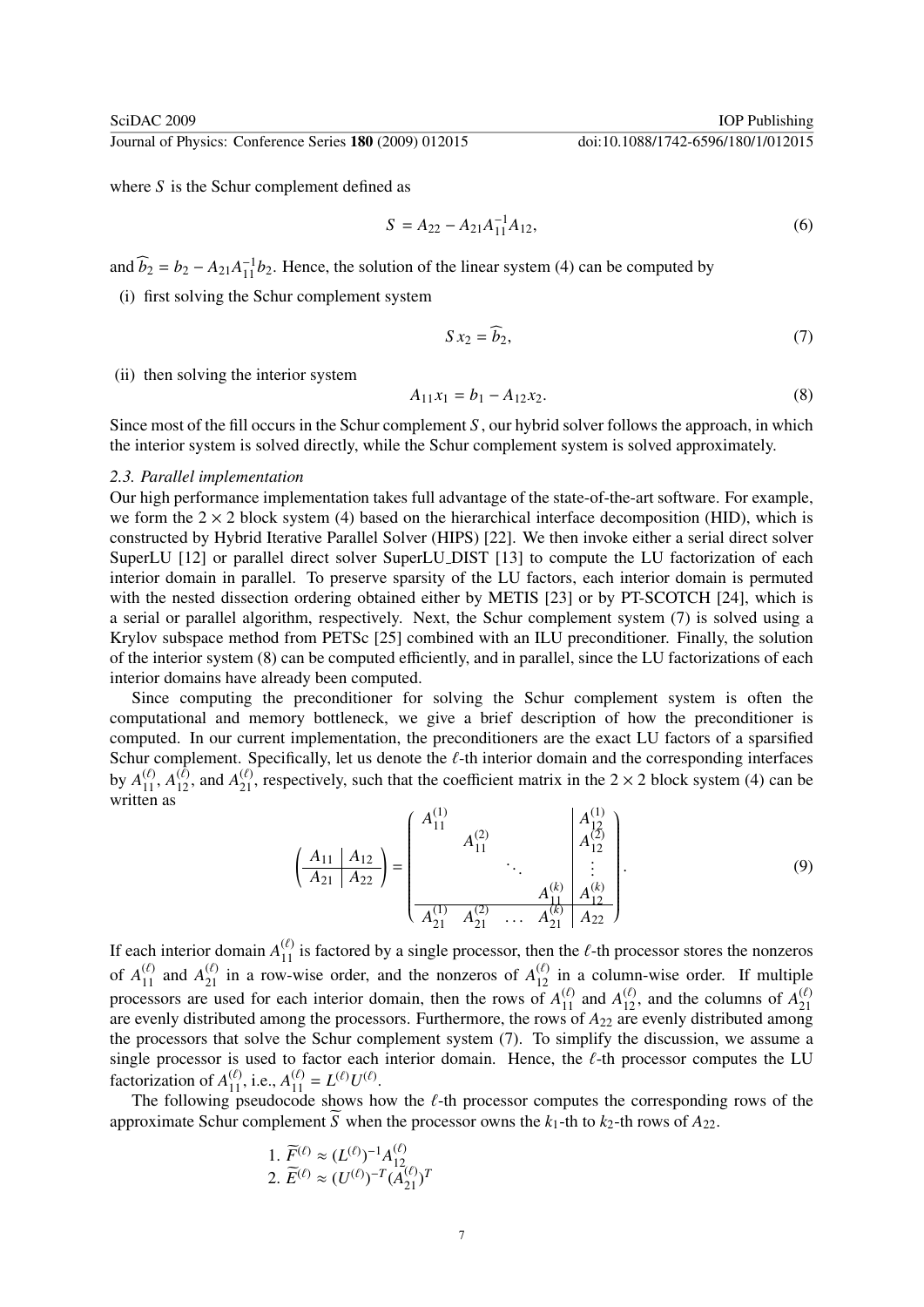3. 
$$
T^{(\ell)} = (E^{(\ell)})^T F^{(\ell)}
$$
  
\n4.  $S(k_1 : k_2, :) = A_{22}(k_1 : k_2, :)$   
\n5. **for**  $i = 1...k$   
\n6.  $S(k_1 : k_2, :) = S(k_1 : k_2, :) - T^{(i)}(k_1 : k_2, :)$   
\n7. **end for**  
\n8.  $\widetilde{S}(k_1 : k_2, :) \approx S(k_1 : k_2, :)$ 

On lines 1 and 2 of the above pseudocode, the lower-triangular systems are solved with regard to the sparsity of the interfaces  $A_{12}^{(\ell)}$  and  $A_{21}^{(\ell)}$ . Then, the nonzeros with magnitude less than a user-specified threshold  $\sigma_1$  are discarded to enforce sparsity of  $\overline{E}^{(\ell)}$  and  $\overline{F}^{(\ell)}$ . On line 3, each processor computes the contribution  $T^{(\ell)}$  and on lines 4 to 7 the contributions from other processors are gathered to contribution  $T^{(\ell)}$ , and on lines 4 to 7, the contributions from other processors are gathered to compute the *k*1-th to *k*2-th rows of the Schur complement *S* . Finally, on line 8, after *S* is scaled and permuted to improve the numerics, nonzeros with the magnitude less than a user-specified threshold  $\sigma_2$  are discarded to compute the approximate Schur complement *S*.

After  $\tilde{S}$  is computed, SuperLU DIST is invoked to compute the LU factor of  $\tilde{S}$ , which is used as the preconditioner. We note that the matrix-vector product with the Schur complement *S* within the Krylov method is computed by applying the sequence of the sparse matrix operations (6) on the vector, and hence, the exact Schur complement *S* does not have to be stored explicitly for this phase of the solver.

#### *2.4. Numerical experiments*

We present preliminary results of our hybrid solver to solve large highly-indefinite linear systems of equations. For our numerical experiments, we used two test matrices from different SciDAC applications, the tdr190k matrix of dimension 1,100,242 from the next-generation particle accelerators modeling (ComPASS) [20], and the **matrix211** matrix of dimension 801, 378 from the fusion M3D-*C*<sup>1</sup><br>code (CEMM) [21] All the experiments were conducted on the NERSC Cray XT4 machine code (CEMM) [21]. All the experiments were conducted on the NERSC Cray XT4 machine.

To demonstrate the effectiveness of our hybrid solver, we compare its performance with that of a direct solver SuperLU DIST [13], and that of another hybrid solver HIPS [16]. The primary difference between our hybrid solver and HIPS is the way the preconditioner is computed for solving the Schur complement system (7). HIPS computes the preconditioner based on the ILU factorization of *S* , but sparsity of the preconditioner is enforced based on both numerical values and locations of nonzeros. Specifically, the fill is allowed only between separators adjacent to the same domain. Because of this, even though the numerical drop tolerance in our numerical experiments was set to be zero, HIPS still enforces the sparsity of the preconditioner based on the locations of nonzeros. On the other hand, our hybrid solver currently computes the exact LU factorization of  $\overline{S}$ .

In Table 2, we compare the total numbers of nonzeros in the LU and ILU factors. The sparsity of the matrices  $\widetilde{E}$  and  $\widetilde{F}$  is enforced using the drop tolerances  $\sigma_1 = 10^{-6}$  and  $10^{-7}$  for the matrices **tdr190k**<br>and **matrix211** respectively. An additional drop tolerance  $\sigma_2 = 10^{-5}$  was used in our bybrid s and **matrix211**, respectively. An additional drop tolerance  $\sigma_2 = 10^{-5}$  was used in our hybrid solver to enforce the sparsity of  $\tilde{S}$ . In these numerical experiments, a single processor is used to factor each interior domain. We first note that the total number of nonzeros with SuperLU DIST increases as the number of processors increases. This is because the quality of the nested dissection ordering degrades with the increase in the number of processors.<sup>6</sup> For the **tdr190k** and **matrix211** matrices, HIPS failed to converge within 1, 000 unrestarted GMRES iterations using 32 and 128 processors, respectively. On the other hand, our hybrid solver (denoted by Hybrid in the table) is flexible enough to achieve convergence within 30 iterations for all the numerical experiments presented here.

Figure 3 shows the total solution times as a function of the number of processors in a strong scaling study. We see that SuperLU DIST does not scale beyond 128 processors for these test matrices. On the other hand, our hybrid solver could still reduce the solution time using 512 processors. Furthermore, even when HIPS converged, our total solution time was less than theirs since our hybrid solver takes full advantage of the state-of-the art software. These numerical results demonstrate the potential of our

<sup>&</sup>lt;sup>6</sup> PT-SCOTCH and ParMETIS are used for the tdr190k and matrix211 matrices, respectively.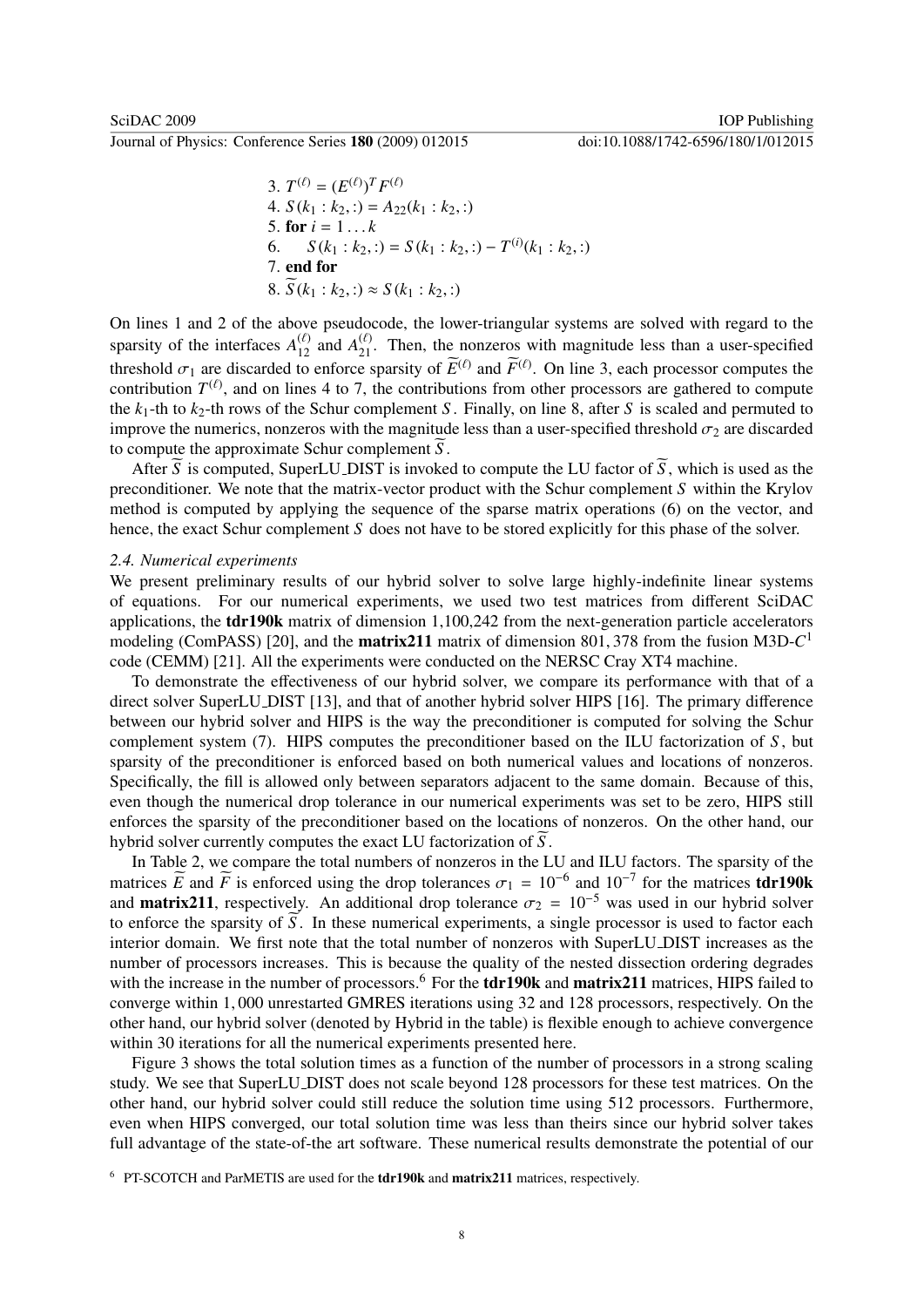|                                                        | tdr190k |  |    |                 | matrix211 |     |     |     |     |
|--------------------------------------------------------|---------|--|----|-----------------|-----------|-----|-----|-----|-----|
| $#$ procs                                              |         |  | 32 | 128             | 512       | 8   | 32  | 128 | 512 |
| Hybrid                                                 |         |  |    | 750 673 545 621 | 735   491 |     | 461 | 504 | 593 |
| <b>HIPS</b>                                            |         |  |    | 987 718 719 --  |           | 875 | 680 | 440 |     |
| SuperLU_DIST 768 787 937 1192 1466 1590 1751 1957 2010 |         |  |    |                 |           |     |     |     |     |

Table 2. Total number of nonzeros in the LU and ILU factors.



Figure 3. Scalability of time to solve the linear systems on a distributed memory computer.

hybrid solver to be more flexible and robust for solving large highly-indefinite systems on a large number of processors.

We note that HIPS only exploits single-level parallelism, that is, each subdomain solution is performed by only one processor. Then the following dilemma would be faced: when the problem size is large and we need to use large processor count, we will need to generate large number of subdomains, leading to an increase of the Schur complement size as well as the iteration count (sometimes divergence). Our remedy for this problem is to exploit two-level parallelism. That is, we keep the number of interior subdomains fixed and relatively small, and so is the size of the Schur complement, while allowing multiple processors to solve each subdomain problem. The number of processor groups is the same as the number of subdomains. We also use multiple processors to solve the Schur complement system. This ensures that the convergence rate is independent of the number of processors used.

Figure 4 shows the performance of our hybrid solver using multiple processors to factor each interior subdomain. Here, we use larger drop tolerance,  $\sigma_1 = 10^{-5}$  and  $\sigma_2 = 10^{-4}$ , in order to reduce the memory requirement. In the "two-level" case, we fixed the number of subdomains to be 8. The "single-level" requirement. In the "two-level" case, we fixed the number of subdomains to be 8. The "single-level" case also refers to our code, but keeps the number of subdomains the same as the number of processors. Our two-level parallel scheme also uses less memory than the single-level scheme; it needs less than onethird of the memory needed by SuperLU DIST. These results show the great potential of this "two-level parallelization" to reduce the memory requirement while achieving good parallel scalability.

## 3. Conclusions

We are developing a high performance incomplete LU factorization preconditioner and a hybrid direct and iterative solver based on the Schur complement method. The experiments showed that our supernode-based ILUTP is superior to the classic ILUTP. For some fusion problems, it can reduce memory by nine fold, while solving the problem ten times faster. Our hybrid solver is more flexible in exploiting multiple levels of parallelism, and numerically more reliable than the state-of-the-art hybrid solver HIPS. For the highly indefinite accelerator and fusion SciDAC problems, our hybrid solver scales beyond 512 processors, much faster than the parallel direct solver. The memory reduction can be two to four fold.